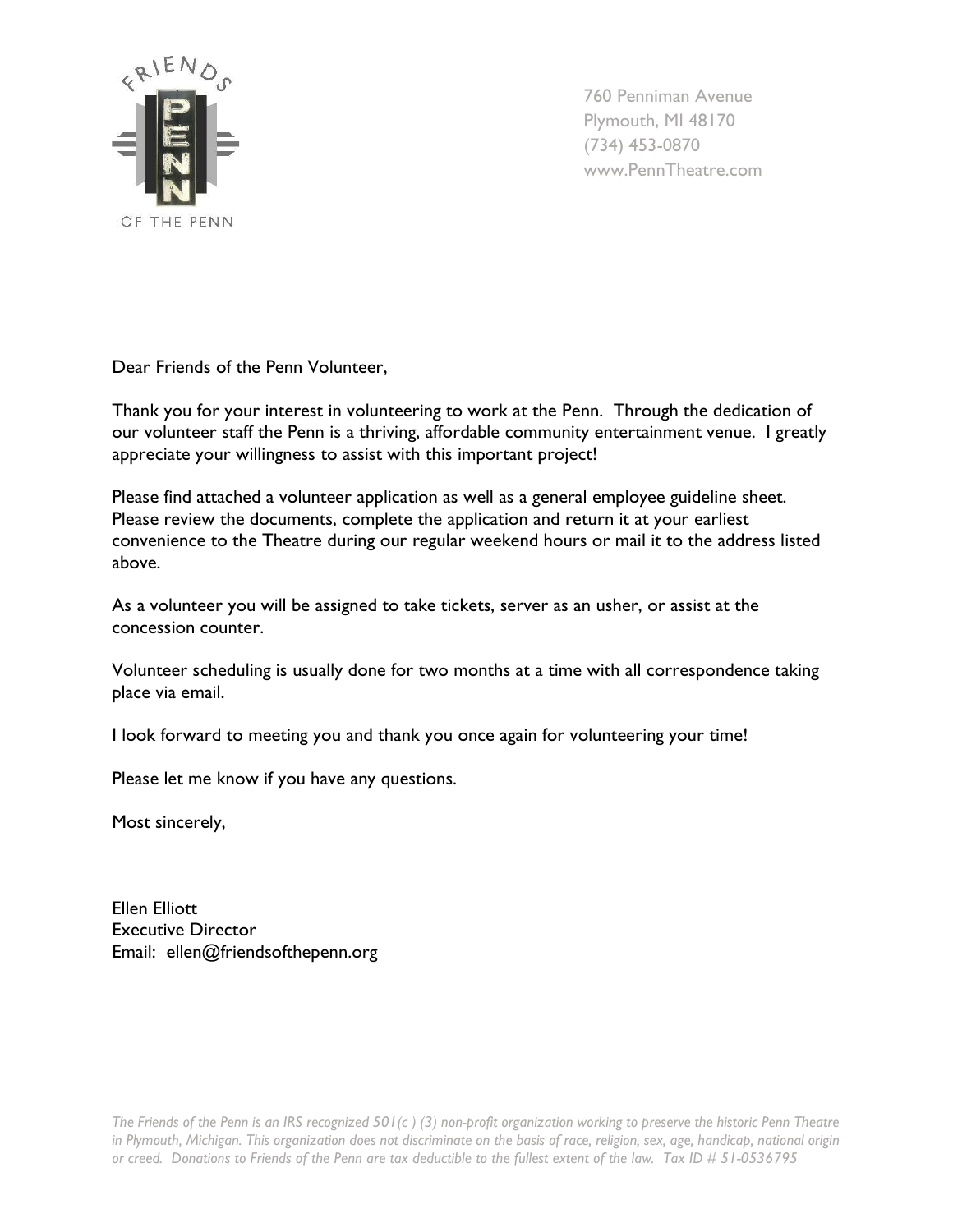

*An Equal Opportunity Employer* 

# Volunteer Application

Please print all information requested in the sections below except for signature.

## Section I – Personal Information

| <b>Last Name</b>             | <b>First Name</b>                     |            |
|------------------------------|---------------------------------------|------------|
|                              |                                       |            |
| <b>Address</b>               | <b>City</b>                           | <b>Zip</b> |
|                              |                                       |            |
| Phone                        |                                       |            |
|                              |                                       |            |
| Email                        | <b>Emergency Contact Name</b>         |            |
|                              |                                       |            |
| If under 18, please list age | <b>Emergency Contact Phone Number</b> |            |
|                              |                                       |            |
|                              |                                       |            |

Have you ever been convicted of any violation of the law other than minor traffic violations?  $\Box$  Yes  $\Box$  No

## Section II – Education

| <b>Name of High School Attended</b>                   | <b>Highest Grade Completed</b> | Did you graduate?<br>$\Box$ Yes $\Box$ No | Did you receive GED?<br>$\Box$ No<br>$\Box$ Yes |
|-------------------------------------------------------|--------------------------------|-------------------------------------------|-------------------------------------------------|
| Name of College/University Attended   Course of Study |                                | Did you graduate?<br>$\Box$ Yes $\Box$ No | <b>Type of Degree</b>                           |

## Section III - Employment History

Please list your most recent employment experiences.

| <b>Name of Employer</b>    | <b>Job Title</b>        |
|----------------------------|-------------------------|
|                            |                         |
| <b>Dates of Employment</b> | <b>Responsibilities</b> |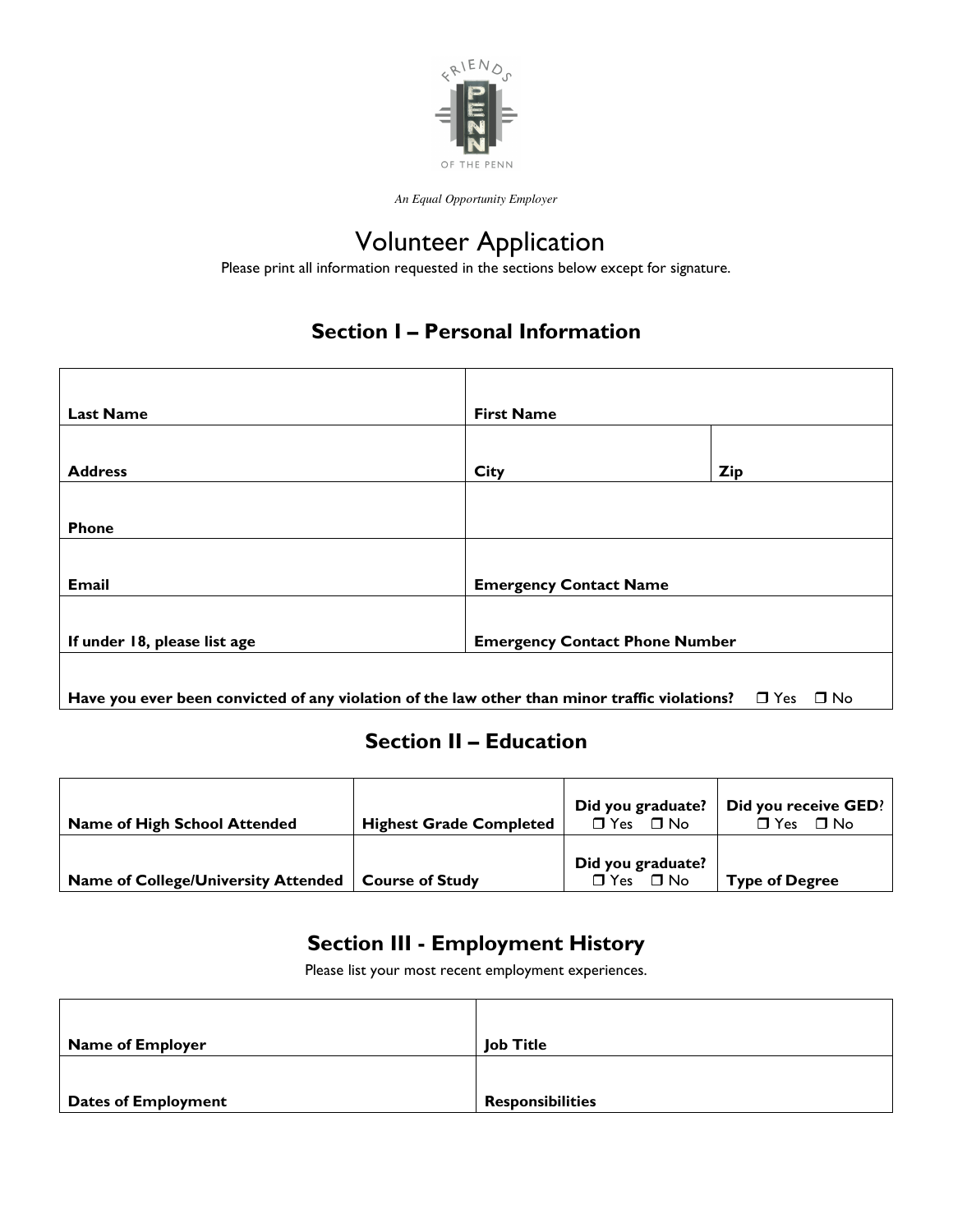#### Section IV – Volunteer Experience

Please give a brief description of your volunteer activities.

| Organization | <b>Activity</b> | <b>Dates</b> |
|--------------|-----------------|--------------|
| Organization | <b>Activity</b> | <b>Dates</b> |
| Organization | <b>Activity</b> | <b>Dates</b> |

#### Section V – References

| <b>Name</b>     | <b>Name</b>     |
|-----------------|-----------------|
|                 |                 |
| <b>Position</b> | <b>Position</b> |
|                 |                 |
| Company         | Company         |
|                 |                 |
| <b>Address</b>  | <b>Address</b>  |
|                 |                 |
| <b>Phone</b>    | <b>Phone</b>    |

#### Agreement

Please read carefully before signing.

I certify that all the information on this application is accurate and complete to the best of my knowledge and understand that misleading or false statements will constitute sufficient cause for refusal of hire or termination of my employment.

I understand that neither the acceptance of this application nor the subsequent entry into any type of employment relationship with the Friends of the Penn creates an actual or implied contract of employment. I understand that, if I accept employment with Friends of the Penn, it will be on an at-will basis. This means that either Friends of the Penn or I have the right to terminate the employment relationship at any time, for any reason, with or without cause.

I authorize Friends of the Penn to investigate information concerning my education, employment experiences and all other aspects of my background relevant to my proposed employment. I release Friends of the Penn and its employees from all liability arising from such investigation.

| <b>Signature of Applicant</b> |  |
|-------------------------------|--|
|                               |  |

Friends of the Penn is an equal employment opportunity employer and does not discriminate on the basis of race, religion, sex, age, handicap, national origin or creed.